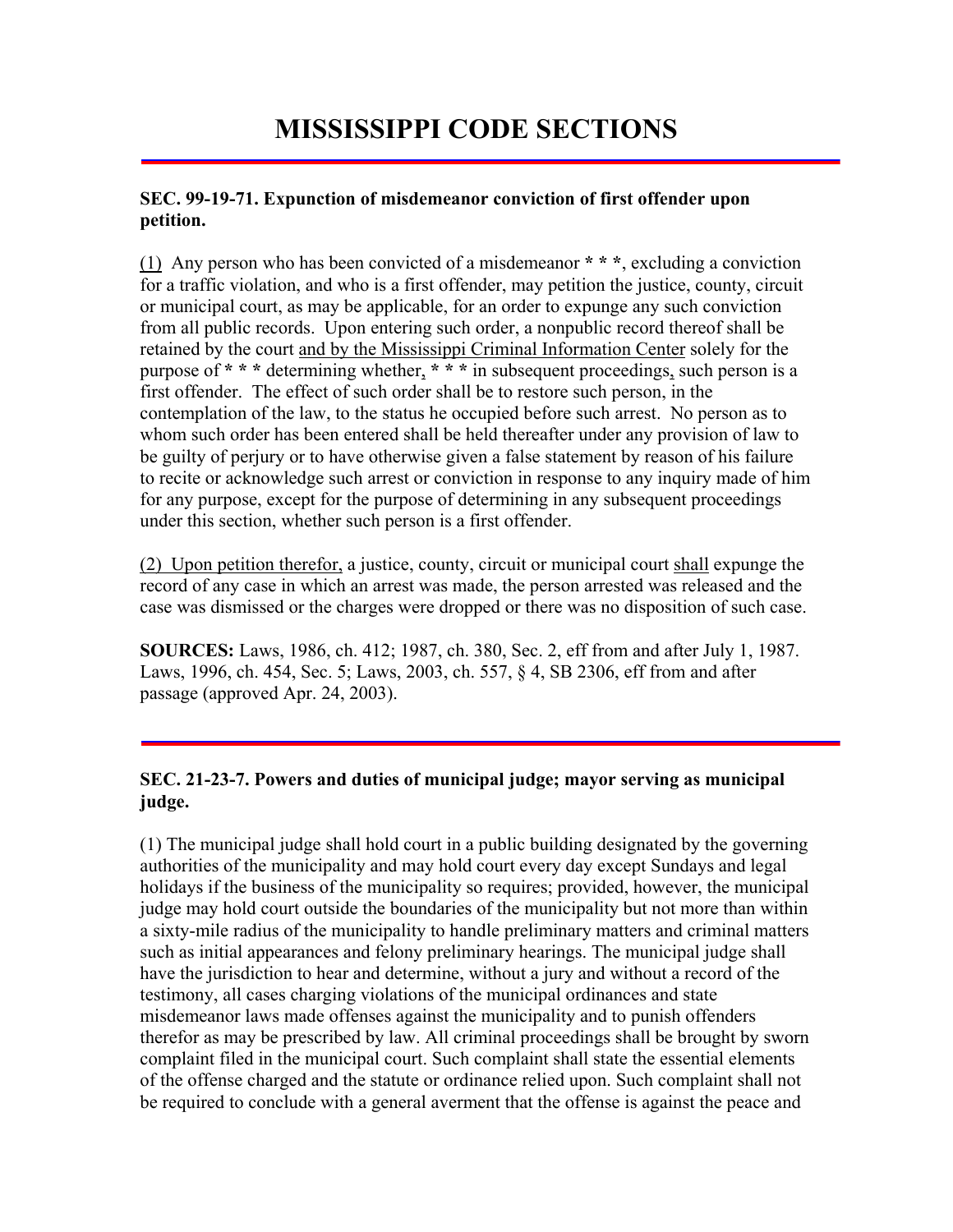dignity of the state or in violation of the ordinances of the municipality. He may sit as a committing court in all felonies committed within the municipality, and he shall have the power to bind over the accused to the grand jury or to appear before the proper court having jurisdiction to try the same, and to set the amount of bail or refuse bail and commit the accused to jail in cases not bailable. The municipal judge is a conservator of the peace within his municipality. He may conduct preliminary hearings in all violations of the criminal laws of this state occurring within the municipality, and any person arrested for a violation of law within the municipality may be brought before him for initial appearance.

(2) In the discretion of the court, where the objects of justice would be more likely met, as an alternative to imposition or payment of fine and/or incarceration, the municipal judge shall have the power to sentence convicted offenders to work on a public service project where the court has established such a program of public service by written guidelines filed with the clerk for public record. Such programs shall provide for reasonable supervision of the offender and the work shall be commensurate with the fine and/or incarceration that would have ordinarily been imposed. Such program of public service may be utilized in the implementation of the provisions of Section 99-19-20, and public service work thereunder may be supervised by persons other than the sheriff.

(3) The municipal judge may solemnize marriages, take oaths, affidavits and acknowledgments, and issue orders, subpoenas, summonses, citations, warrants for search and arrest upon a finding of probable cause, and other such process under seal of the court to any county or municipality, in a criminal case, to be executed by the lawful authority of the county or the municipality of the respondent, and enforce obedience thereto. The absence of a seal shall not invalidate the process.

(4) When a person shall be charged with an offense in municipal court punishable by confinement, the municipal judge, being satisfied that such person is an indigent person and is unable to employ counsel, may, in the discretion of the court, appoint counsel from the membership of the Mississippi Bar residing in his county who shall represent him. Compensation for appointed counsel in criminal cases shall be approved and allowed by the municipal judge and shall be paid by the municipality. The maximum compensation shall not exceed Two Hundred Dollars (\$200.00) for any one (1) case. The governing authorities of a municipality may, in their discretion, appoint a public defender(s) who must be a licensed attorney and who shall receive a salary to be fixed by the governing authorities.

(5) The municipal judge of any municipality is hereby authorized to suspend the sentence and to suspend the execution of the sentence, or any part thereof, on such terms as may be imposed by the municipal judge. However, the suspension of imposition or execution of a sentence hereunder may not be revoked after a period of two (2) years. The municipal judge shall have the power to establish and operate a probation program, dispute resolution program and other practices or procedures appropriate to the judiciary and designed to aid in the administration of justice. Any such program shall be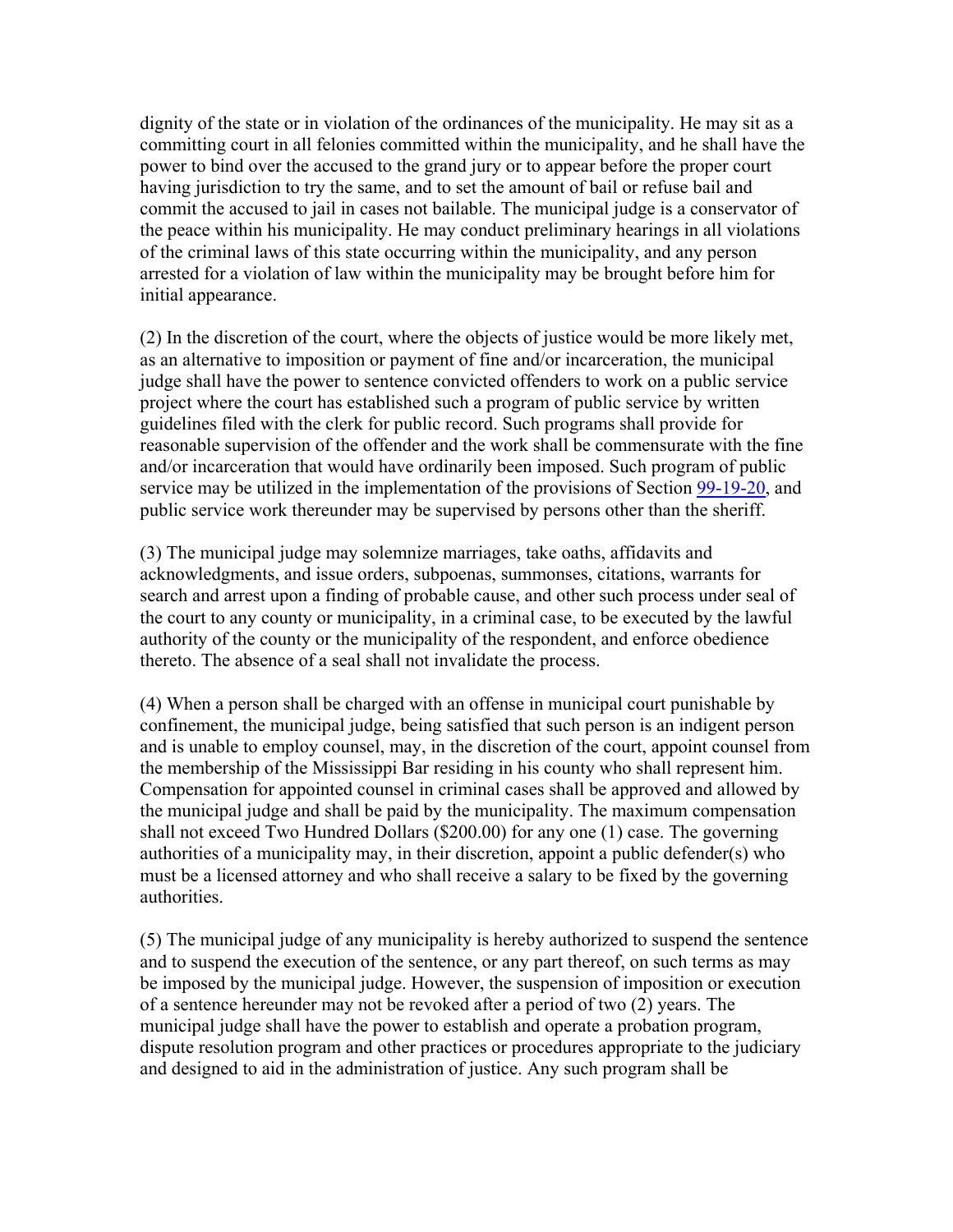established by the court with written policies and procedures filed with the clerk of the court for public record.

(6) Upon prior notice to the municipal prosecuting attorney and upon a showing in open court of rehabilitation, good conduct for a period of two (2) years since the last conviction in any court and that the best interest of society would be served, the court may, in its discretion, order the record of conviction of a person of any or all misdemeanors in that court expunged, and upon so doing the said person thereafter legally stands as though he had never been convicted of the said misdemeanor(s) and may lawfully so respond to any query of prior convictions. This order of expunction does not apply to the confidential records of law enforcement agencies and has no effect on the driving record of a person maintained under Title 63, Mississippi Code of 1972, or any other provision of said Title 63.

(7) Notwithstanding the provisions of subsection (6) of this section, a person who was convicted in municipal court of a misdemeanor before reaching his twenty-third birthday, excluding conviction for a traffic violation, and who is a first offender, may utilize the provisions of Section 99-19-71, to expunge such misdemeanor conviction.

(8) In the discretion of the court, a plea of nolo contendere may be entered to any charge in municipal court. Upon the entry of a plea of nolo contendere the court shall convict the defendant of the offense charged and shall proceed to sentence the defendant according to law. The judgment of the court shall reflect that the conviction was on a plea of nolo contendere. An appeal may be made from a conviction on a plea of nolo contendere as in other cases.

(9) Upon execution of a sworn complaint charging a misdemeanor, the municipal court may, in its discretion and in lieu of an arrest warrant, issue a citation requiring the appearance of the defendant to answer the charge made against him. On default of appearance, an arrest warrant may be issued for the defendant. The clerk of the court or deputy clerk may issue such citations.

(10) The municipal court shall have the power to make rules for the administration of the court's business, which rules, if any, shall be in writing filed with the clerk of the court.

(11) The municipal court shall have the power to impose punishment of a fine of not more than One Thousand Dollars (\$1,000.00) or six (6) months' imprisonment, or both, for contempt of court. The municipal court may have the power to impose reasonable costs of court, not in excess of the following:

Dismissal of any affidavit, complaint or charge

in municipal court \$ 50.00

Suspension of a minor's driver's license in lieu of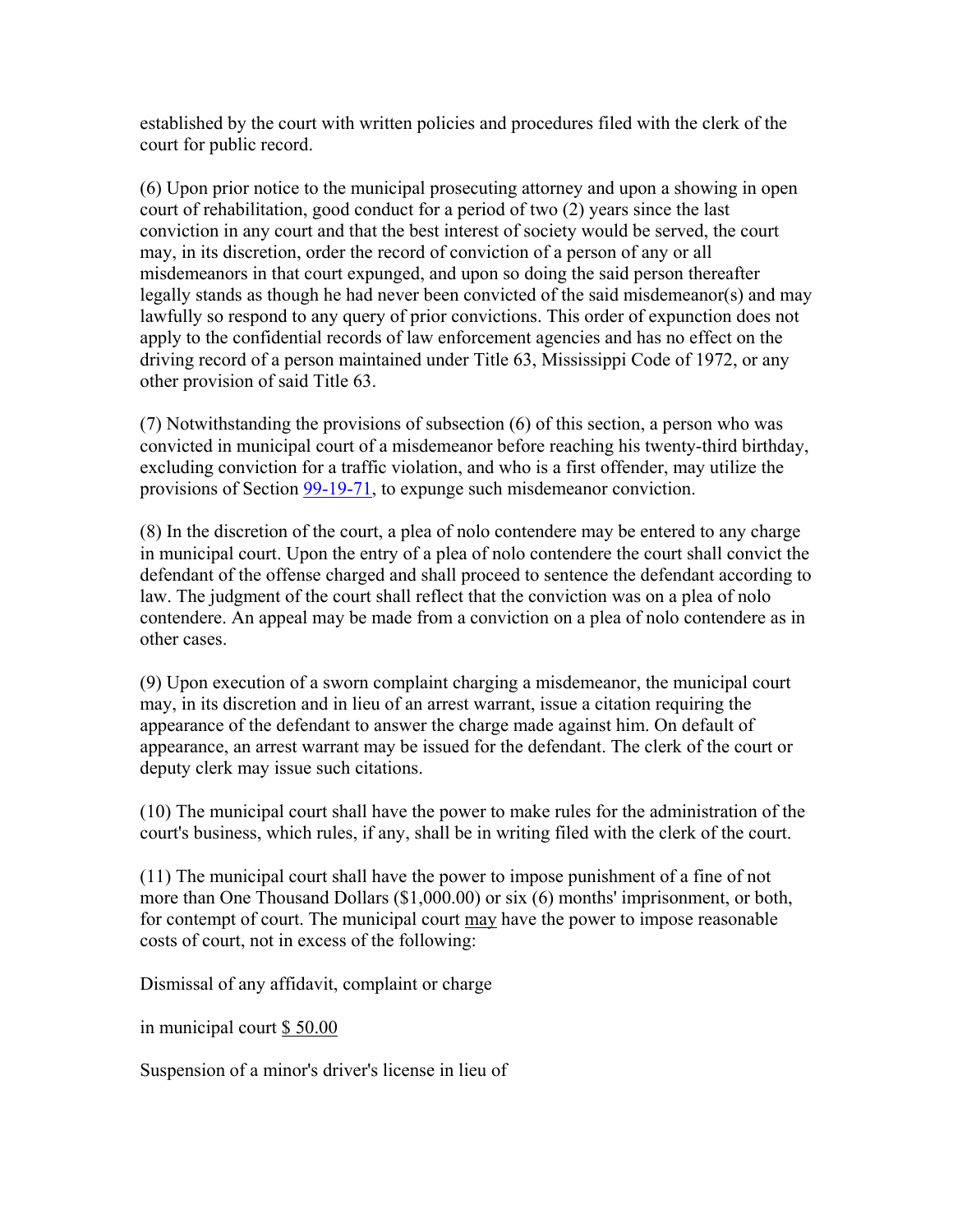conviction 50.00

Service of scire facias or return "not found" 20.00

Causing search warrant to issue or causing prosecution

without reasonable cause or refusing to cooperate

after initiating action 100.00

Certified copy of the court record 5.00

Service of arrest warrant for failure to answer

citation or traffic summons 25.00

Jail cost per day 10.00

Any other item of court cost 50.00

No filing fee or such cost shall be imposed for the bringing of an action in municipal court.

(12) A municipal court judge shall not dismiss a criminal case but may transfer the case to the justice court of the county if the municipal court judge is prohibited from presiding over the case by the Canons of Judicial Conduct and provided that venue and jurisdiction are proper in the justice court. Upon transfer of any such case, the municipal court judge shall give the municipal court clerk a written order to transmit the affidavit or complaint and all other records and evidence in the court's possession to the justice court by certified mail or to instruct the arresting officer to deliver such documents and records to the justice court. There shall be no court costs charged for the transfer of the case to the justice court.

(13) A municipal court judge shall expunge the record of any case in which an arrest was made, the person arrested was released and the case was dismissed or the charges were dropped or there was no disposition of such case.

**SOURCES:** Codes, 1892, Sec. 3001; 1906, Secs. 3398, 3399; Hemingway's 1917, Secs. 5926-5929; 1930, Secs. 2535-2537; 1942, Secs. 3374-103, 3374-104; Laws, 1910, ch. 169; 1936, ch. 276; 1950, ch. 491, Secs. 103, 104; 1958, ch. 517, Secs. 1, 2; 1960, ch. 424; 1976, ch. 312; 1979, ch. 401, Sec. 4; 1987, ch. 380, Sec. 1; 1988, ch. 564, Sec. 1, eff from and after July 1, 1988. Laws, 1991, ch. 322, Sec. 1; 1996, ch. 454, Sec. 1, eff from and after July 2, 1996. 1997 Laws, Chapter 417, Sec. 1, HB1258, Effective July 1, 1997. Amended by Laws 2000, Ch. 619, Sec. 1, HB1104, eff. July 1, 2000.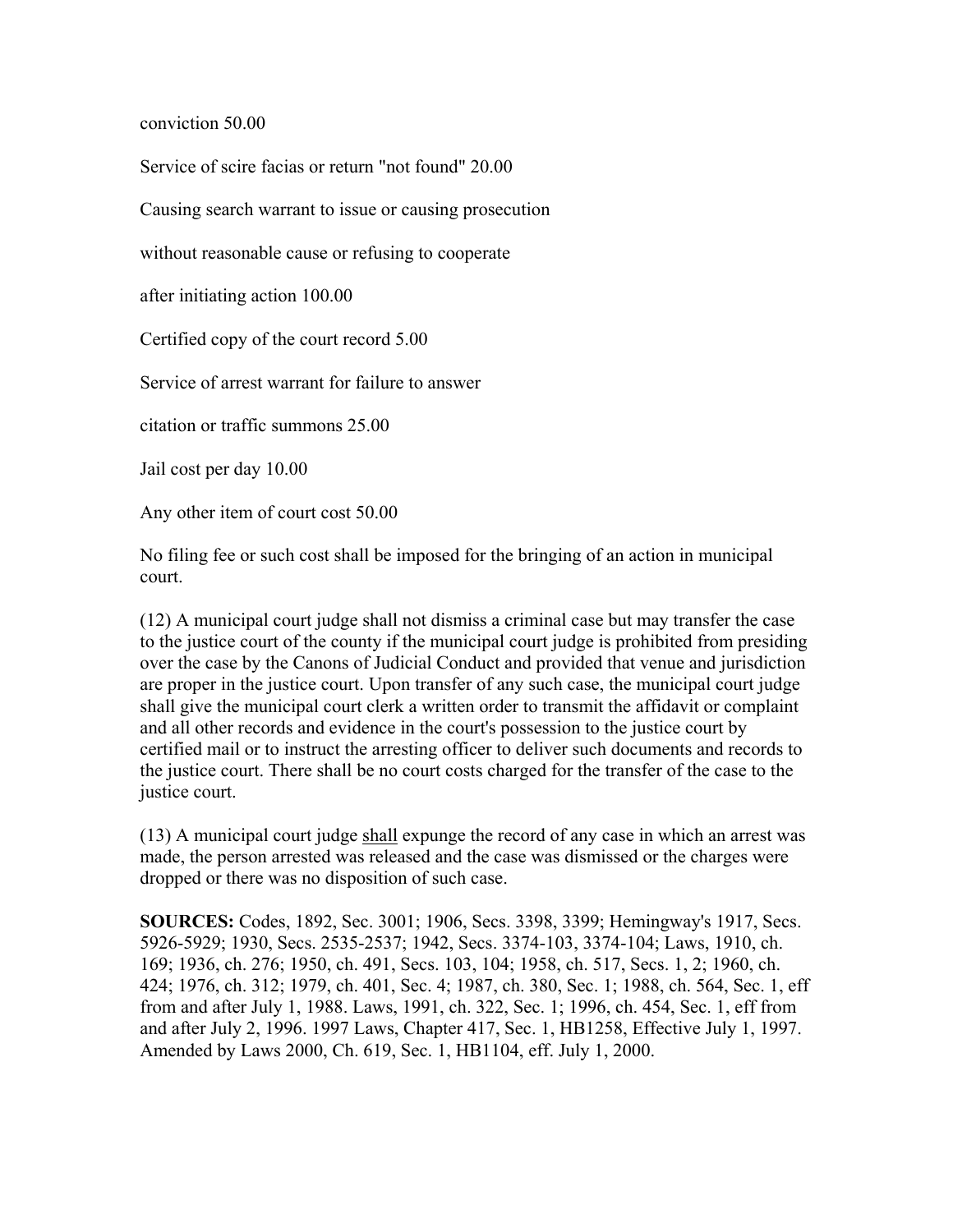### **SEC. 99-15-26. Dismissal of action upon successful completion of certain courtimposed conditions.**

(1) In all criminal cases, felony and misdemeanor, other than crimes against the person, the circuit or county court shall be empowered, upon the entry of a plea of guilty by a criminal defendant, to withhold acceptance of the plea and sentence thereon pending successful completion of such conditions as may be imposed by the court pursuant to subsection (2) of this section. In all misdemeanor criminal cases, other than crimes against the person, the justice or municipal court shall be empowered, upon the entry of a plea of guilty by a criminal defendant, to withhold acceptance of the plea and sentence thereon pending successful completion of such conditions as may be imposed by the court pursuant to subsection (2) of this section. No person having previously qualified under the provisions of this section or having ever been convicted of a felony shall be eligible to qualify for release in accordance with this section. A person shall not be eligible to qualify for release in accordance with this section if such person has been charged (a) with an offense pertaining to the sale, barter, transfer, manufacture, distribution or dispensing of a controlled substance, or the possession with intent to sell, barter, transfer, manufacture, distribute or dispense a controlled substance, as provided in Section  $41-29-139(a)(1)$ , Mississippi Code of 1972, except for a charge under said provision when the controlled substance involved is one (1) ounce or less of marihuana; (b) with an offense pertaining to the possession of one (1) kilogram or more of marihuana as provided in Section  $41-29-139(c)(2)(D)$ , Mississippi Code of 1972; or (c) with an offense under the Mississippi Implied Consent Law.

(2) (a) Conditions which the circuit, county, justice or municipal court may impose under subsection (1) of this section shall consist of:

(i) Reasonable restitution to the victim of the crime.

 (ii) Performance of not more than nine hundred sixty (960) hours of public service work approved by the court.

(iii) Payment of a fine not to exceed the statutory limit.

 (iv) Successful completion of drug, alcohol, psychological or psychiatric treatment or any combination thereof if the court deems such treatment necessary.

 (v) The circuit or county court, in its discretion, may require the defendant to remain in the program subject to good behavior for a period of time not to exceed five (5) years. The justice or municipal court, in its discretion, may require the defendant to remain in the program subject to good behavior for a period of time not to exceed two (2) years.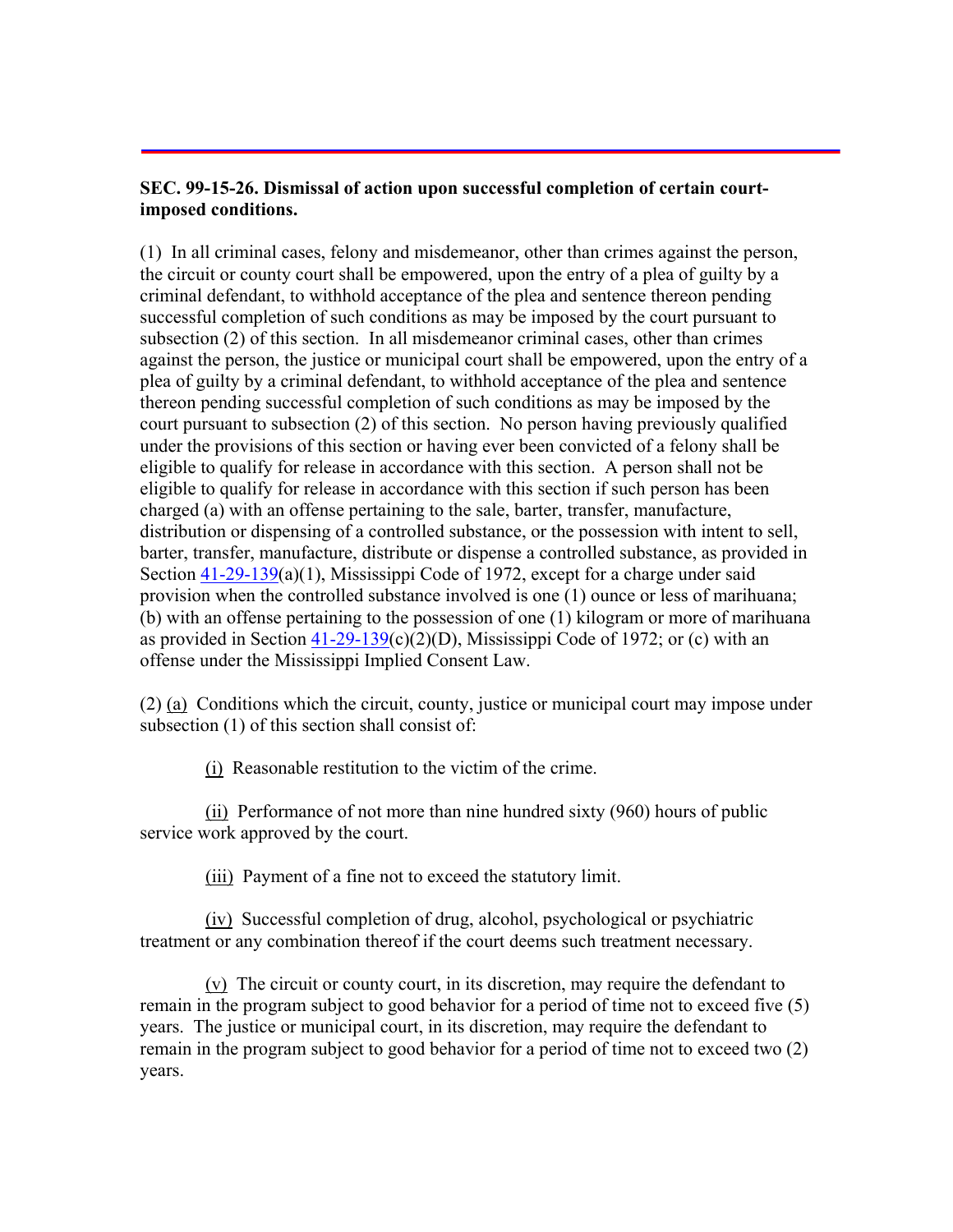(b) Conditions which the circuit or county court may impose under subsection (1) of this section also include successful completion of a regimented inmate discipline program.

(3) When the court has imposed upon the defendant the conditions set out in this section, the court shall release the bail bond, if any.

(4) Upon successful completion of the court-imposed conditions permitted by subsection (2) of this section, the court shall direct that the cause be dismissed and the case be closed.

(5) Upon petition therefor, the court shall expunge the record of any case in which an arrest was made, the person arrested was released and the case was dismissed or the charges were dropped or there was no disposition of such case.

(6) This section shall take effect and be in force from and after March 31, 1983.

**SOURCES:** Laws, 1983, ch. 446, Secs. 1-4; 1987, ch. 364; 1989, ch. 565, Sec. 2, eff from and after July 1, 1989. Laws, 1996, ch. 391, Sec. 1, eff from and after July 1, 1996; 1996, ch. 454, Sec. 3; Laws, 2003, ch. 557, § 2, SB 2306; Laws, 2004, ch. 455, § 1, HB 473, eff from and after July 1, 2004.

# **SEC. 67-3-70. Purchase of light wine or beer by person under age of 21; penalties; expungement of conviction.**

(1) Except as otherwise provided by Section 67-3-54, any person under the age of twenty-one (21) years who purchases or possesses any light wine or beer shall be guilty of a misdemeanor, and upon conviction shall be punished by a fine of not less than Two Hundred Dollars (\$200.00) nor more than Five Hundred Dollars (\$500.00) and a sentence to not more than thirty (30) days' community service.

(2) Any person under the age of twenty-one (21) years who falsely states he is twentyone (21) years of age or older or presents any document that indicates he is twenty-one (21) years of age or older for the purpose of purchasing or possessing any light wine or beer shall be guilty of a misdemeanor, and upon conviction shall be punished by a fine of not less than Two Hundred Dollars (\$200.00) nor more than Five Hundred Dollars (\$500.00) and **\* \* \*** a sentence to not more than thirty (30) days community service.

(3) Except as otherwise provided by Section  $67-3-54$ , any person who knowingly purchases light wine or beer for, or gives or makes available light wine or beer to a person under the age of twenty-one (21) years, shall be guilty of a misdemeanor and upon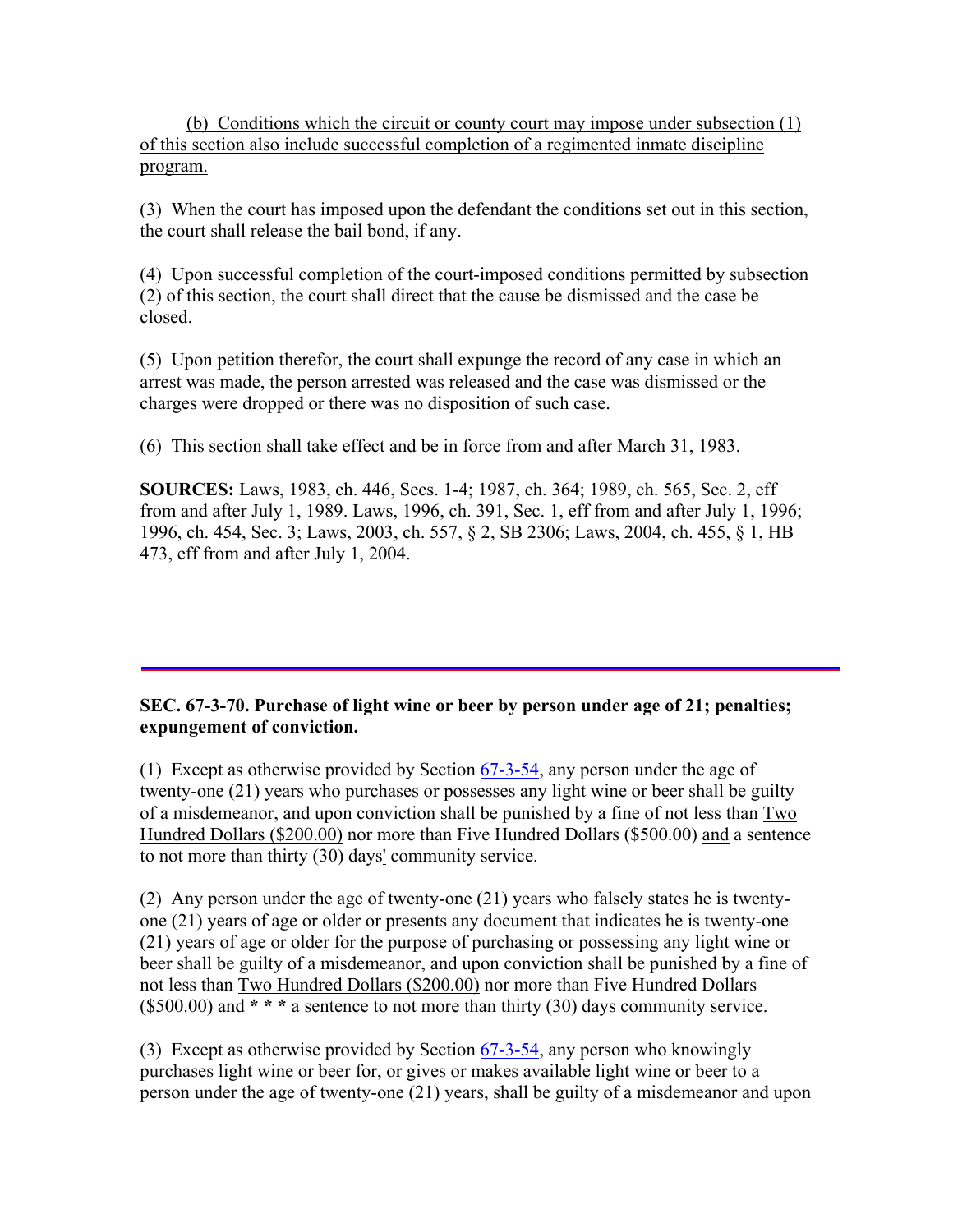conviction shall be punished by a fine of not less than Two Hundred Dollars (\$200.00) nor more than Five Hundred Dollars (\$500.00) and **\* \* \*** a sentence to not more than thirty (30) days community service.

(4) The term "community service" as used in this section shall mean work, projects or services for the benefit of the community assigned, supervised and recorded by appropriate public officials.

(5) If a person under the age of twenty-one (21) years is convicted or enters a plea of guilty of violating subsection (1) or subsection (2) of this section, the trial judge, in lieu of the penalties otherwise provided under this section, shall suspend the minor's driver's license by taking and keeping it in the custody of the court for a period of time not to exceed ninety (90) days. The judge so ordering the suspension shall enter upon his docket "DEFENDANT'S DRIVER'S LICENSE SUSPENDED FOR \_\_\_\_ DAYS IN LIEU OF CONVICTION" and such action by the trial judge shall not constitute a conviction. During the period that the minor's driver's license is suspended, the trial judge shall suspend the imposition of any fines or penalties that may be imposed under this section and may place the minor on probation subject to such conditions as the judge deems appropriate. If the minor violates any of the conditions of probation, then the trial judge shall return the driver's license to the minor and impose the fines, penalties, or both, that he would have otherwise imposed, and such action shall constitute a conviction.

(6) Any person who has been charged with a violation of subsections (1) or (2) of this section may, not sooner than one (1) year after the dismissal and discharge or completion of any sentence and/or payment of any fine, apply to the court for an order to expunge from all official records all recordation relating to his arrest, trial, finding or plea of guilty, and dismissal and discharge. If the court determines that such person was dismissed and the proceedings against him discharged or that such person had satisfactorily served his sentence and/or paid his fine, it shall enter such order.

**SOURCES:** Laws, 1985, ch. 431, Sec. 3; Laws, 2002, ch. 570, § 5, SB 2890, eff from and after passage (approved Apr. 11, 2002).

# **SEC. 43-21-159. Transfer of cases from other courts.**

(1) When a person appears before a court other than the youth court, and it is determined that the person is a child under jurisdiction of the youth court, such court shall, unless the jurisdiction of the offense has been transferred to such court as provided in this chapter, or unless the child has previously been the subject of a transfer from the youth court to the circuit court for trial as an adult and was convicted, immediately dismiss the proceeding without prejudice and forward all documents pertaining to the cause to the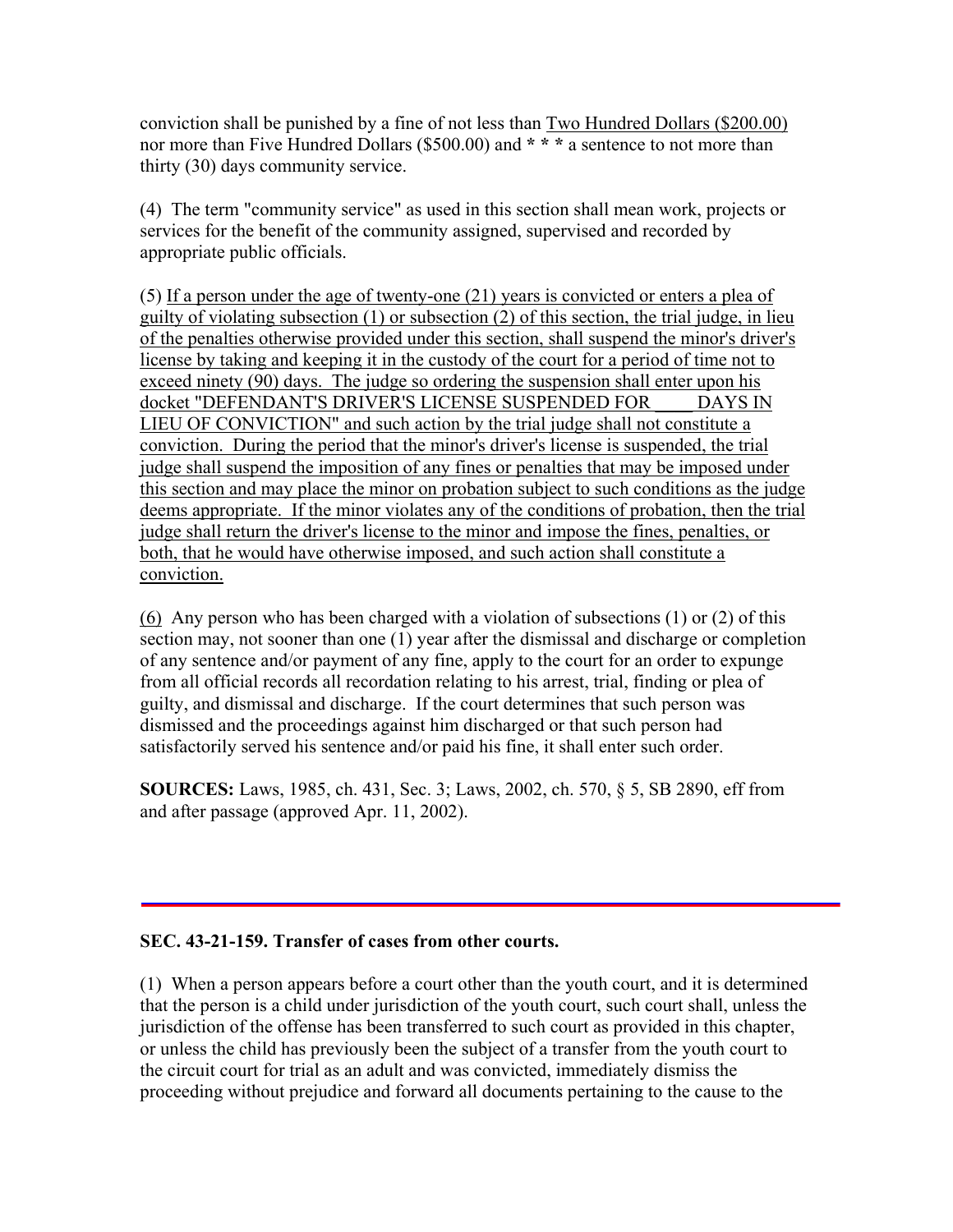youth court; and all entries in permanent records shall be expunged. The youth court shall have the power to order and supervise the expunction or the destruction of such records in accordance with Section 43-21-265. Upon petition therefor, the youth court shall expunge the record of any case within its jurisdiction in which an arrest was made, the person arrested was released and the case was dismissed or the charges were dropped or there was no disposition of such case. In cases where the child is charged with a hunting or fishing violation or a traffic violation whether it be any state or federal law, a violation of the Mississippi Implied Consent Law,or municipal ordinance or county resolution or where the child is charged with a violation of Section 67-3-70, the appropriate criminal court shall proceed to dispose of the same in the same manner as for other adult offenders and it shall not be necessary to transfer the case to the youth court of the county. Unless the cause has been transferred, or unless the child has previously been the subject of a transfer from the youth court to the circuit court for trial as an adult, except for violations under the Implied Consent Law, and was convicted, the youth court shall have power on its own motion to remove jurisdiction from any criminal court of any offense including a hunting or fishing violation, a traffic violation, or a violation of Section 67-3-70, committed by a child in a matter under the jurisdiction of the youth court and proceed therewith in accordance with the provisions of this chapter.

(2) After conviction and sentence of any child by any other court having original jurisdiction on a misdemeanor charge, and within the time allowed for an appeal of such conviction and sentence, the youth court of the county shall have the full power to stay the execution of the sentence and to release the child on good behavior or on other order as the youth court may see fit to make unless the child has previously been the subject of a transfer from the youth court to the circuit court for trial as an adult and was convicted. When a child is convicted of a misdemeanor and is committed to, incarcerated in or imprisoned in a jail or other place of detention by a criminal court having proper jurisdiction of such charge, such court shall notify the youth court judge or the judge's designee of the conviction and sentence prior to the commencement of such incarceration. The youth court shall have the power to order and supervise the destruction of any records involving children maintained by the criminal court in accordance with Section 43-21-265. However, the youth court shall have the power to set aside a judgment of any other court rendered in any matter over which the youth court has exclusive original jurisdiction, to expunge or destroy the records thereof in accordance with Section 43-21-265, and to order a refund of fines and costs.

(3) Nothing in subsection (1) or (2) shall apply to a youth who has a pending charge or a conviction for any crime over which circuit court has original jurisdiction.

(4) In any case wherein the defendant is a child as defined in this chapter and of which the circuit court has original jurisdiction, the circuit judge, upon a finding that it would be in the best interest of such child and in the interest of justice, may at any stage of the proceedings prior to the attachment of jeopardy transfer such proceedings to the youth court for further proceedings unless the child has previously been the subject of a transfer from the youth court to the circuit court for trial as an adult and was convicted or has previously been convicted of a crime which was in original circuit court jurisdiction, and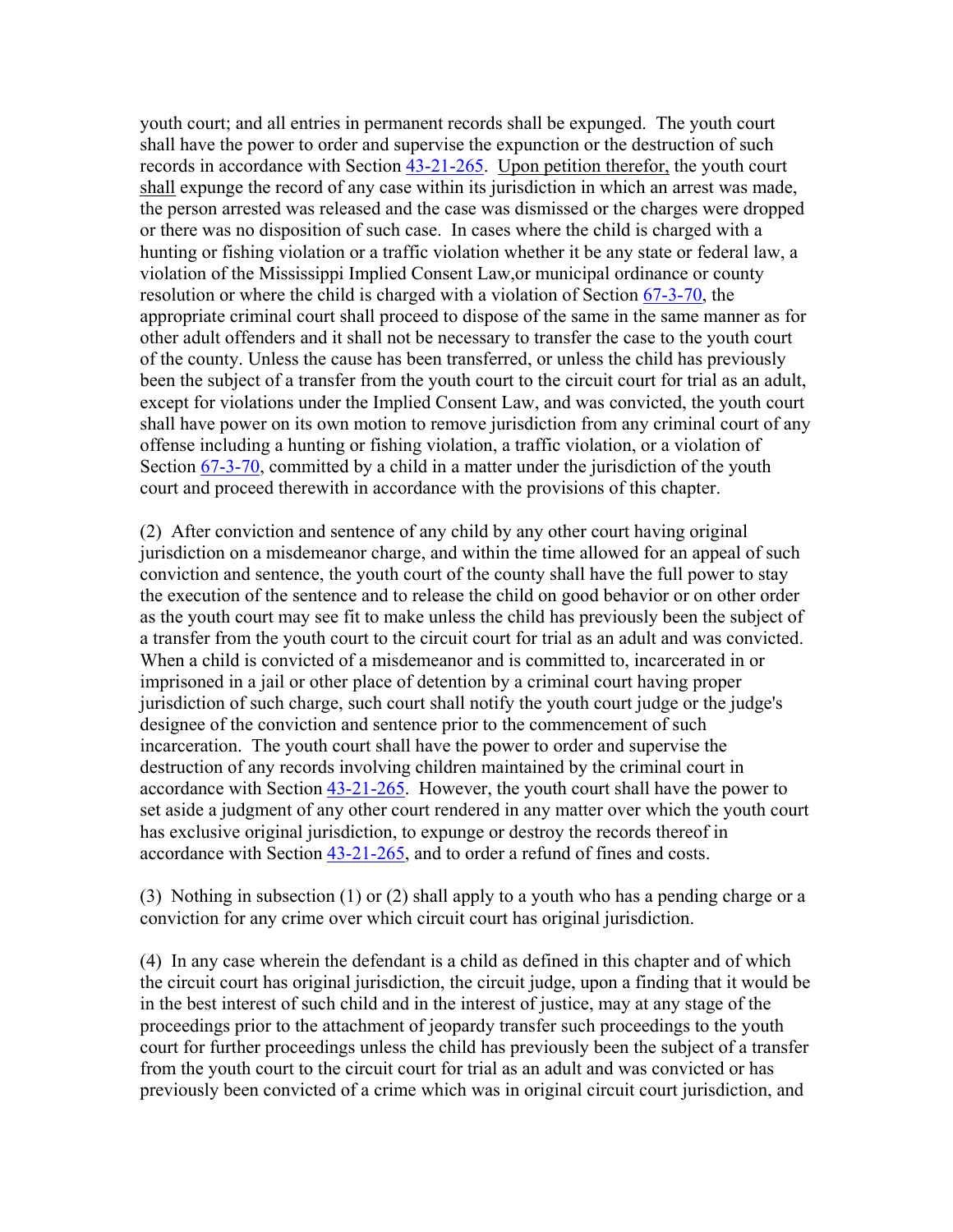the youth court shall, upon acquiring jurisdiction, proceed as provided in this chapter for the adjudication and disposition of delinquent child proceeding proceedings. If the case is not transferred to the youth court and the youth is convicted of a crime by any circuit court, the trial judge shall sentence the youth as though such youth was an adult. The circuit court shall not have the authority to commit such child to the custody of the Department of Youth Services for placement in a state-supported training school.

(5) In no event shall a court sentence an offender over the age of eighteen (18) to the custody of the Division of Youth Services for placement in a state-supported training school.

(6) When a child's driver's license is suspended by the youth court for any reason, the clerk of the youth court shall report the suspension, without a court order under Section 43-21-261, to the Commissioner of Public Safety in the same manner as such suspensions are reported in cases involving adults.

(7) No offense involving the use or possession of a firearm by a child who has reached his fifteenth birthday and which, if committed by an adult would be a felony, shall be transferred to the youth court.

**SOURCES:** Laws, 1979, ch. 506, Sec. 19; 1980, ch. 550, Sec. 7; 1983, ch. 435, Sec. 9; 1985, ch. 431, Sec. 5; 1986, ch. 467, Sec. 2, eff from and after October 1, 1986. Laws, 1994, ch. 595, Sec. 3; 1996, ch. 454, Sec. 2, eff from and after July 2, 1996; 1996, ch. 527, Sec. 17; Laws, 2003, ch. 557, § 1, SB 2306, eff from and after passage (approved Apr. 24, 2003).

#### **SEC. 45-27-9. Submission of data to center by criminal justice agencies.**

(1) All criminal justice agencies within the state shall submit to the center fingerprints, descriptions, photographs (when specifically requested), and other identifying data on persons who have been lawfully arrested or taken into custody in this state for all felonies and **\* \* \*** misdemeanors as described in Section 45-27-7(2)(a). It shall be the duty of all chiefs of police, sheriffs, district attorneys, courts, court clerks, judges, parole and probation officers, wardens or other persons in charge of correctional institutions in this state to furnish the center with any other data deemed necessary by the center to carry out its responsibilities under this chapter.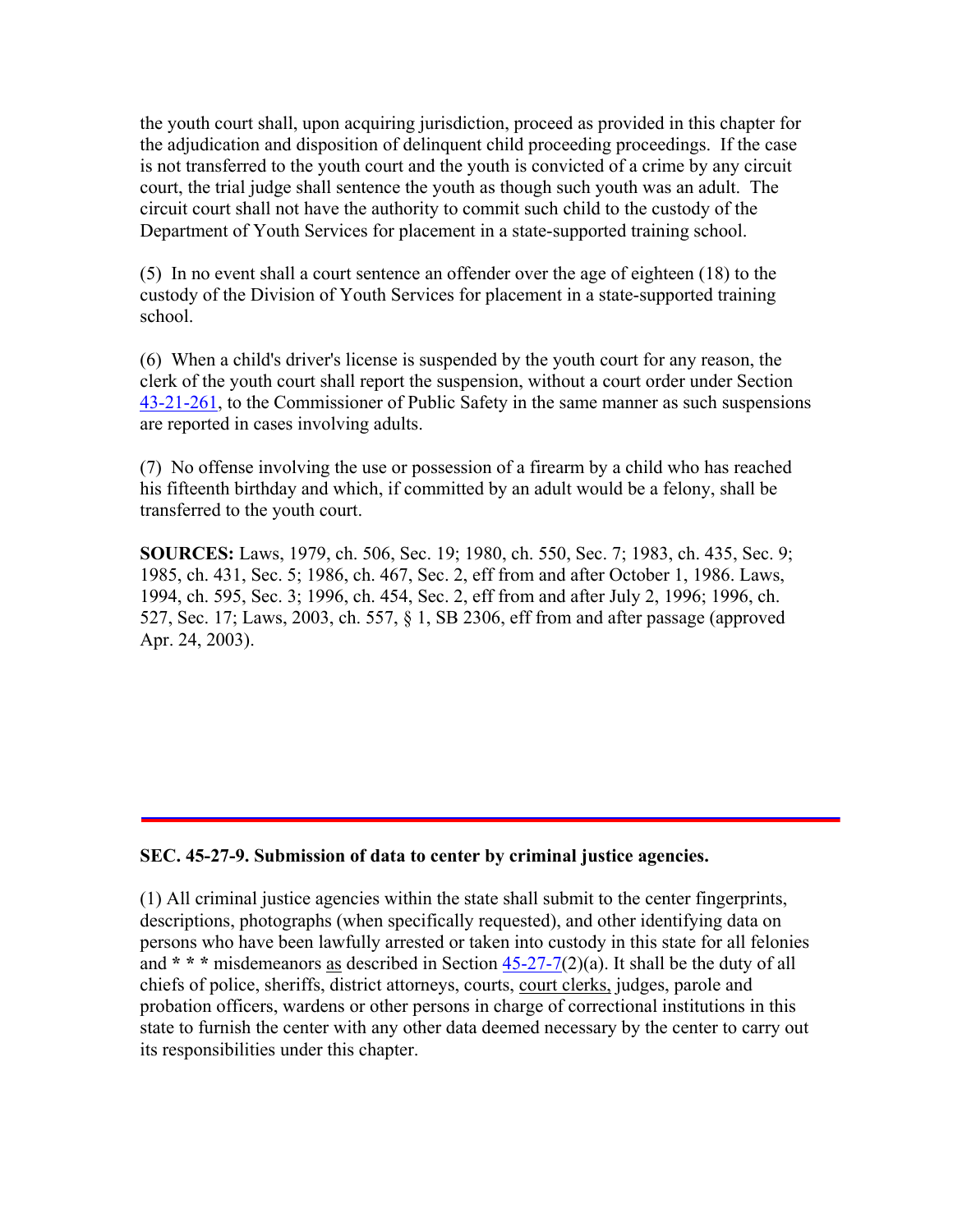(2) All persons in charge of law enforcement agencies shall obtain, or cause to be obtained, fingerprints according to the fingerprint system of identification established by the Director of the Federal Bureau of Investigation, full face and profile photographs (if equipment is available) and other available identifying data, of each person arrested or taken into custody for an offense of a type designated in subsection (1) of this section, of all persons arrested or taken into custody as fugitives from justice and of all unidentified human corpses in their jurisdictions, but photographs need not be taken if it is known that photographs of the type listed, taken within the previous year, are on file. Any record taken in connection with any person arrested or taken into custody and subsequently released without charge or cleared of the offense through court proceedings shall be purged from the files of the center and destroyed upon receipt by the center of a lawful expunction order. All persons in charge of law enforcement agencies shall submit to the center detailed descriptions of arrests or takings into custody which result in release without charge or subsequent exoneration from criminal liability within twenty-four (24) hours of such release or exoneration.

(3) Fingerprints and other identifying data required to be taken under subsection (2) shall be forwarded within twenty-four (24) hours after taking for filing and classification, but the period of twenty-four (24) hours may be extended to cover any intervening holiday or weekend. Photographs taken shall be forwarded at the discretion of the agency concerned, but, if not forwarded, the fingerprint record shall be marked "Photo Available" and the photographs shall be forwarded subsequently if the center so requests.

(4) All persons in charge of law enforcement agencies shall submit to the center detailed descriptions of arrest warrants and related identifying data immediately upon determination of the fact that the warrant cannot be served for the reasons stated. If the warrant is subsequently served or withdrawn, the law enforcement agency concerned must immediately notify the center of such service or withdrawal. Also, the agency concerned must annually, no later than January 31 of each year and at other times if requested by the center, confirm all such arrest warrants which continue to be outstanding. Upon receipt of a lawful expunction order, the center shall purge and destroy files of all data relating to an offense when an individual is subsequently exonerated from criminal liability of that offense. The center shall not be liable for the failure to purge, destroy or expunge any records if an agency or court fails to forward to the center proper documentation ordering such action.

(5) All persons in charge of state correctional institutions shall obtain fingerprints, according to the fingerprint system of identification established by the Director of the Federal Bureau of Investigation or as otherwise directed by the center, and full face and profile photographs of all persons received on commitment to such institutions. The prints so taken shall be forwarded to the center, together with any other identifying data requested, within ten (10) days after the arrival at the institution of the person committed. At the time of release, the institution will again obtain fingerprints, as before, and forward them to the center within ten (10) days, along with any other related information requested by the center. The institution shall notify the center immediately upon the release of such person.